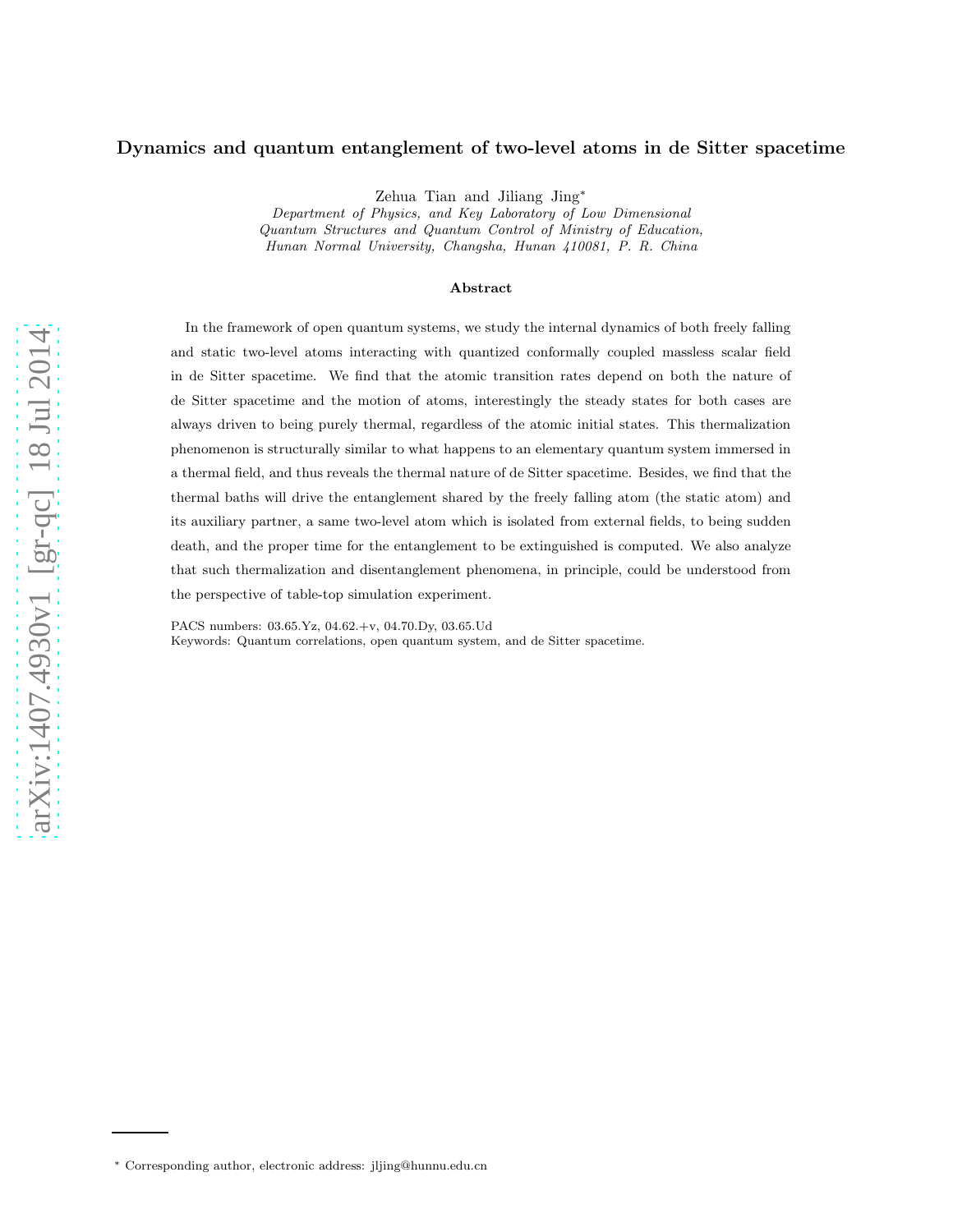#### I. INTRODUCTION

One of the amazing effects predicted by the relativistic quantum field theory is the Unruh effect [\[1](#page-14-0)[–3\]](#page-14-1). It is represented as that a uniformly accelerated observer can view an extraordinary phenomenon, thermal particles, in Minkowski vacuum, which is completely contrary to the inertial status. Usually, the Unruh effect, in theory, can be read from the excitation rate, i.e, the probability per unit time of a spontaneous transition from the ground state to one of its excited states, of a uniformly accelerated DeWitt detector [\[3](#page-14-1), [4](#page-14-2)] due to the appearance of Planck factor in it. This factor is considered as the concrete embodiment of thermal effect, because it indicates that the equilibrium between the accelerated detector and the external field is the same as that which would have been achieved had the detector remained unaccelerated, but immersed in a bath of thermal radiation at a temperature associated with its proper acceleration, which is the exact Unruh temperature [\[3\]](#page-14-1). Similar analysis also can be done to discuss Hawking effect [\[5\]](#page-14-3), one of the famous predicted phenomena in curved spacetime.

Besides the detector method, a wonderful alternative scheme to study the Unruh effect and Hawking effect is the open quantum system method. This method involves many important areas in physics, such as quantum mechanics, quantum field theory and relativistic theory. Therefore, it has attracted much attention recently [\[6](#page-14-4)[–9\]](#page-14-5). A system, such as a uniformly accelerated two-level atom, which couples with the external field in Minkowski vacuum, is considered as an open quantum system. Through studying its evolution, we will find that the density matrix corresponding to the quantum system is eventually driven to a purely thermal equilibrium state, and exhibits a nonvanishing probability of spontaneous excitation. This phenomenon is usually referred to as the Unruh effect. It is needed to note that this approach has been extended to understanding Hawking effect [\[7](#page-14-6)] in curved spacetime by assuming a two-level atom in the interaction with vacuum fluctuations. Besides, this method has also been used to analyze the geometric phase of a two-level atom to detect the Unruh temperature [\[9\]](#page-14-5) and reveal the nature of de Sitter spacetime [\[8\]](#page-14-7). In this regard, let us note that the theory of open quantum system has been fruitfully applied to studying relativistic effects [\[6](#page-14-4)[–10\]](#page-14-8).

A two-level atom, which interacts with quantized conformally coupled massless scalar field in de Sitterinvariant vacuum, can be thought of as an open quantum system, and the massless scalar field it interacts with is equivalent to external the environment. One may expect that the evolution of the atom, e.g, transition rates between energy levels and the thermalization process, will be influenced by the spacetime curvature which backscatters the fluctuating scalar field the atom is coupled to. Indeed, further study shows that both the freely falling atom and static atom in weak interaction with a massless scalar field in de Sitter spacetime feel a thermal bath and will be subjected to dissipation [\[8\]](#page-14-7). Moreover, by introducing an auxiliary system (the same two-level atom, we call it the auxiliary partner), which is initially entangled with our freely falling atom or static atom and isolated from external field, we can discuss how the nature of de Sitter spacetime affects the dynamic evolution of bipartite atomic entanglement, a very important quantum resource, which plays a key role in the quantum information tasks such as quantum teleportation [\[11,](#page-14-9) [12\]](#page-14-10) and computation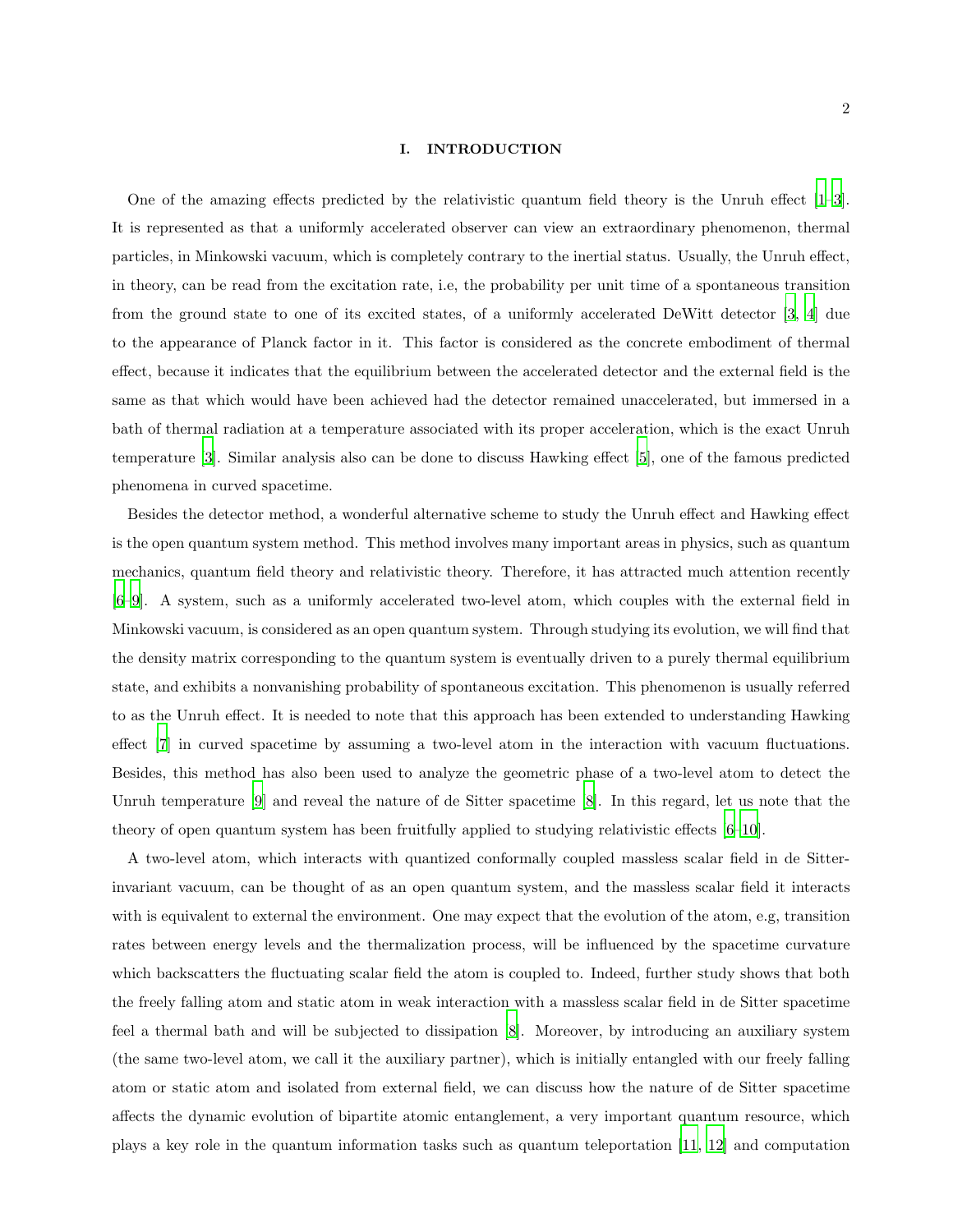[\[12\]](#page-14-10). It is needed to note that this model is in structural similarity to a bipartite quantum system in quantum information theory, with one subsystem in interaction with external environment, and the other isolated from that. In this regard, let us note that this model has been used to discuss the loss of spin entanglement for accelerated electrons in electric magnetic fields [\[10\]](#page-14-8), and the entanglement of two qubits in a relativistic orbit [\[13\]](#page-14-11).

It is well known that entanglement is observer dependent [\[14\]](#page-14-12), incorporating the concepts of quantum information into relativistic settings can produce new and surprising effects [\[15\]](#page-14-13). For example, from the perspective of the accelerated observer the entanglement shared no matter by the Bosonic fields or by the Dirac fields decreases with the increase of acceleration. Furthermore, because of different statistics, the entanglement for the Bosonic fields will disappear in the limit of infinity acceleration, while it is not so for the Dirac fields [\[16,](#page-14-14) [17](#page-14-15)]. Recently, the generation of quantum entanglement for both the Bosonic fields and Dirac fields has been investigated due to the expansion of the universe [\[18](#page-14-16), [19\]](#page-14-17), and Martín-Martínez et. al. gave a review on the cosmological quantum entanglement [\[20](#page-14-18)]. It is needed to note that the entanglement studied in previous articles [\[16](#page-14-14)[–19\]](#page-14-17) is the entanglement of the free field modes, and these free field modes are spatially delocalized, which cannot be measured and processed. So it is remains interesting to see what happens to the spatially localized entangled quantum system when it is subjected to the spacetime effect, such as Gibbons-Hawking effect [\[21\]](#page-14-19), due to being placed in a curved spacetime. To aim at that, we, in this paper, study the dynamics and entanglement for two-level atoms in de Sitter spacetime. The reason for our special attention to de Sitter spacetime stems from the fact that de Sitter space is the unique maximally symmetric curved spacetime. It enjoys the same degree of symmetry as Minkowski space (ten Killing vectors). Besides, the current observations, together with the theory of inflation, suggest that our universe may have approached de Sitter geometries in the far past and may approach de Sitter geometries in the far future. We respectively study the dynamics of both the freely falling atom and the static atom in de Sitter spacetime, and analyze the entanglement shared by the freely falling atom (static atom) with its auxiliary partner. For both cases, we find that the dissipation effect of thermal bath that the freely falling atom (static atom) feels will eventually drive the maximally entangled state to a separable state, to be more precise, a classical state.

Our paper is constructed as follows: after briefly reviewing quantum evolution of two-level atoms and simply introducing the concurrence of bipartite quantum system in Section [II,](#page-2-0) we calculate and discuss the concurrence of the freely falling atom with its auxiliary partner in de Sitter spacetime in Section [III](#page-5-0) and that of the static atom with its auxiliary partner in Section [IV.](#page-9-0) In Section [V](#page-12-0) and Section [VI](#page-13-0) we give our discussions and conclusions, respectively.

## <span id="page-2-0"></span>II. DYNAMIC EVOLUTION OF TWO-LEVEL ATOM AND INTRODUCTION OF **CONCURRENCE**

In this section, we will study the dynamic evolution of two-level atom, and give a brief introduction to the concurrence, a generally used measurement to quantify entanglement.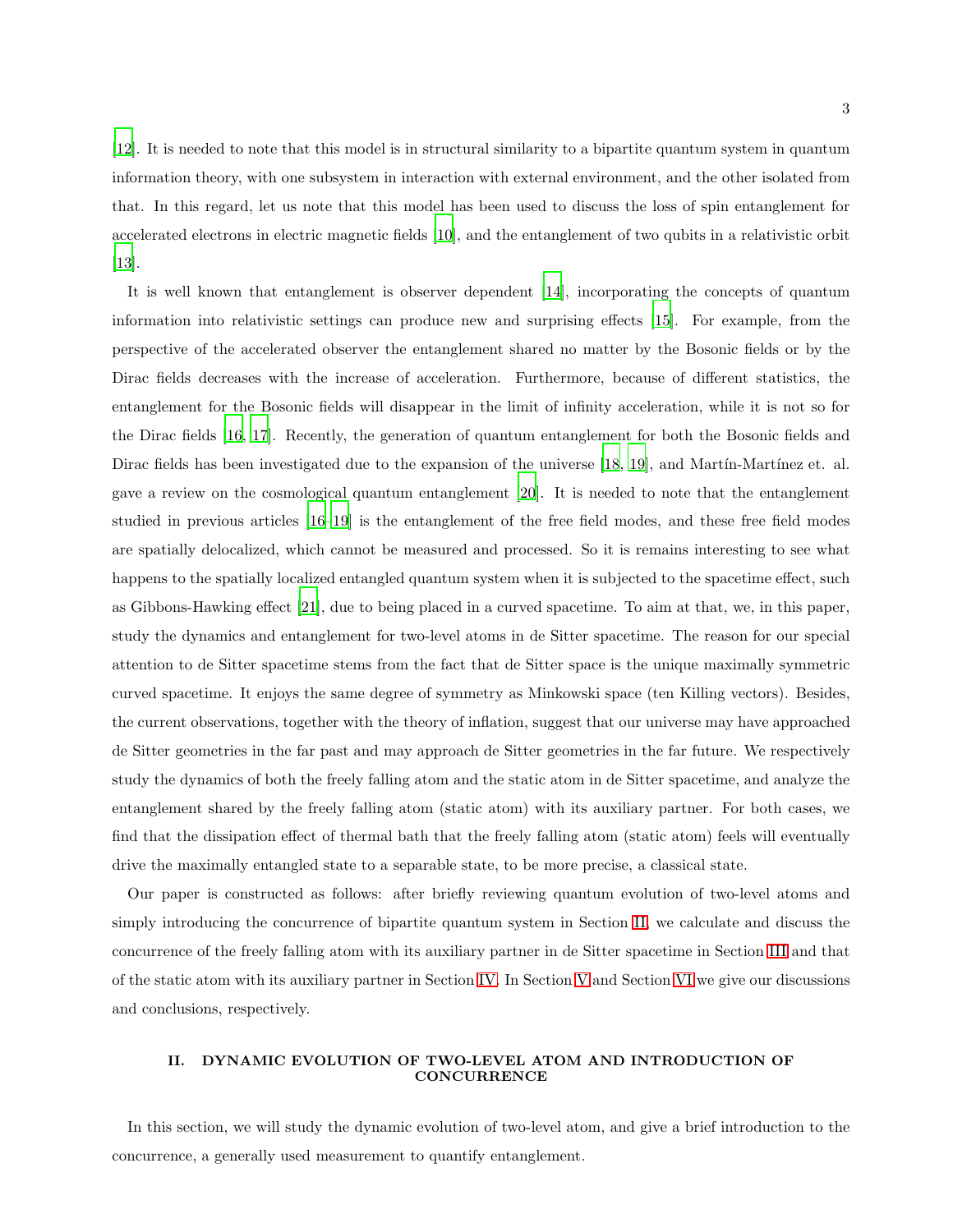#### A. Dynamic evolution of single two-level atom system

Let us begin with the Hamiltonian of the total system, atom plus external field, which is given by

$$
H = H_s + H_\phi + H_I,\tag{1}
$$

where  $H_s$  and  $H_{\phi}$  are the Hamiltonian of atom and scalar field, and  $H_I$  represents their interaction. For simplicity, we take a two-level atom with Hamiltonian  $H_s = \frac{1}{2}\omega_0 \sigma_z$ , where  $\omega_0$  is the energy level spacing of the atom, and  $\sigma_z$  is the Pauli matrix. We assume that the Hamiltonian describing the interaction between atom and scalar field is  $H_I = \mu(\sigma_+ + \sigma_-)\phi(x(\tau))$ , in which  $\mu$  is the coupling constant,  $\sigma_+$  ( $\sigma_-$ ) is the atomic rasing (lowering) operator, and  $\phi(x)$  corresponds to the scalar field operator in de Sitter spacetime.

Initially the total density operator of the system plus field is assumed to be  $\rho_{tot} = \rho(0) \otimes |0\rangle\langle 0|$ , in which  $\rho(0)$  is the reduced density matrix of the atom, and  $|0\rangle$  is the vacuum of the field. For the total system, its equation of motion is given by

$$
\frac{\partial \rho_{tot}(\tau)}{\partial \tau} = -i[H, \rho_{tot}(\tau)],\tag{2}
$$

where  $\tau$  is the proper time of the atom. In the limit of weak coupling, the evolution of the reduced density matrix  $\rho(\tau)$ , after simplification, can be written in the Lindblad form [\[6,](#page-14-4) [22\]](#page-14-20)

<span id="page-3-0"></span>
$$
\frac{\partial \rho(\tau)}{\partial \tau} = -i[H_{eff}, \rho(\tau)] + \mathcal{L}[\rho(\tau)]
$$
  
= 
$$
-i[H_{eff}, \rho(\tau)] + \sum_{j=1}^{3} [2L_j \rho L_j^{\dagger} - L_j^{\dagger} L_j \rho - \rho L_j^{\dagger} L_j],
$$
 (3)

where  $H_{eff}$  and  $L_j$  are given by

$$
H_{eff} = \frac{1}{2}\Omega\sigma_z = \frac{1}{2}\{\omega_0 + \mu^2 \text{Im}(\Gamma_+ + \Gamma_-)\}\sigma_z,
$$
  

$$
L_1 = \sqrt{\frac{\gamma_-}{2}}\sigma_- , \quad L_2 = \sqrt{\frac{\gamma_+}{2}}\sigma_+, \quad L_3 = \sqrt{\frac{\gamma_z}{2}}\sigma_z,
$$
 (4)

with

$$
\gamma_{\pm} = 2\mu^2 \text{Re}\Gamma_{\pm} = \mu^2 \int_{-\infty}^{+\infty} e^{\mp i\omega_0 s} G^+(s - i\epsilon) ds,
$$
  

$$
\gamma_z = 0.
$$
 (5)

 $G^+(x-x') = \langle 0 | \phi(x) \phi(x') | 0 \rangle$  is the field correlation function and  $s = \tau - \tau'$  here.

For a single two-level atom with initial state  $|\psi(0)\rangle = \cos\frac{\theta}{2}|1\rangle + \sin\frac{\theta}{2}|0\rangle$ , its time-dependent reduced density matrix, according to Eq.  $(3)$ , is given by

<span id="page-3-1"></span>
$$
\rho(\tau) =
$$
\n
$$
\frac{1}{2} \left( 1 + e^{-(\gamma_{+} + \gamma_{-})\tau} \cos \theta + \frac{\gamma_{+} - \gamma_{-}}{\gamma_{+} + \gamma_{-}} (1 - e^{-(\gamma_{+} + \gamma_{-})\tau}) \right)
$$
\n
$$
e^{-\frac{1}{2}(\gamma_{+} + \gamma_{-})\tau + i\Omega\tau} \sin \theta
$$
\n
$$
1 - e^{-(\gamma_{+} + \gamma_{-})\tau} \cos \theta - \frac{\gamma_{+} - \gamma_{-}}{\gamma_{+} + \gamma_{-}} (1 - e^{-(\gamma_{+} + \gamma_{-})\tau}) \right) (6)
$$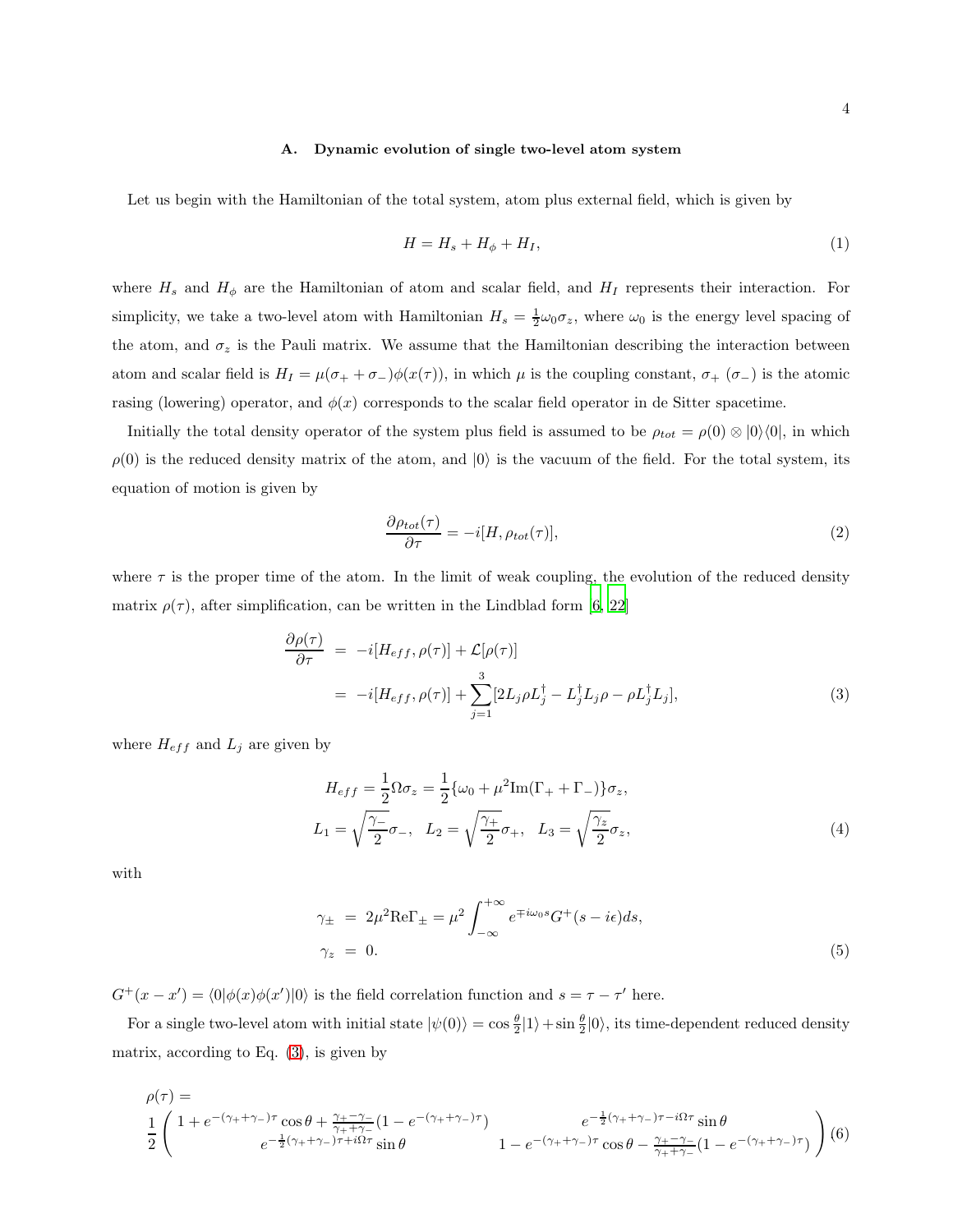Eq. [\(6\)](#page-3-1) shows the effects of decoherence and dissipation on the atom,  $\frac{\gamma_+ + \gamma_-}{2}$  $\frac{+ \gamma -}{2}$  describes the time scale for the off-diagonal elements of the density-matrix ("coherence") decay and  $\gamma_+ + \gamma_-$  is the time scale for atomic transition. For  $\tau \gg 1/(\gamma_+ + \gamma_-)$ , i.e., sufficiently long period of time for atomic evolution, the atom will be driven to a steady state,

$$
\rho(\tau) = \frac{1}{\gamma_+ + \gamma_-} \begin{pmatrix} \gamma_+ & 0\\ 0 & \gamma_- \end{pmatrix},\tag{7}
$$

where  $\gamma_+ + \gamma_-$  is the total transition rate. Then the ratio of the transition rates is  $\frac{\gamma_+}{\gamma_-}$ , which defines an equilibrium ratio of populations of the upper and lower states. This equilibrium distribution over the levels could always tell us some information of the atomic steady state, such as thermal or non-thermal.

## B. Brief introduction to concurrence

Concurrence, which is always used to measure entanglement, is defined as [\[23](#page-14-21), [24](#page-14-22)]

$$
C(\rho) = \max\{\lambda_1 - \lambda_2 - \lambda_3 - \lambda_4, 0\}, \quad \lambda_i \ge \lambda_{i+1} \ge 0.
$$
\n
$$
(8)
$$

where  $\{\lambda_1, \lambda_2, \lambda_3, \lambda_4\}$  are square roots of the eigenvalues of the matrix  $\rho \widetilde{\rho}_s$  with  $\widetilde{\rho}_s = (\sigma_y \otimes \sigma_y)\rho^*(\sigma_y \otimes \sigma_y)$ .

To discuss the dynamic evolution of entanglement, we introduce an auxiliary system (a same two-level atom) which is isolated from external environment [\[10](#page-14-8)]. After doing like this,  $\rho$  spans a sixteen dimensional vector space and the direct product of Pauli matrices including the identity,  $\{\sigma_i \otimes \sigma_j | i, j \in 0, ..., 3\}$ , forms sixteen linearly independent vectors, which can expand any general density matrix for the bipartite two-level atom system introduced above. For convenience, we write the density matrix of two atoms  $\rho(\tau)$  in terms of the Pauli matrices

<span id="page-4-0"></span>
$$
\rho(\tau) = \sum_{i=0}^{3} \sum_{j=0}^{3} \rho_{ij}(\tau) \sigma_i \otimes \sigma_j.
$$
\n(9)

By substituting Eq. [\(9\)](#page-4-0) into Eq. [\(3\)](#page-3-0), the time dependent state parameters, after a series of calculations, are found to be

<span id="page-4-1"></span>
$$
\rho_{0j}(\tau) = \rho_{0j}(0), \n\rho_{1j}(\tau) = \rho_{1j}(0)e^{-\frac{A}{2}\tau}\cos(\Omega\tau) - \rho_{2j}(0)e^{-\frac{A}{2}\tau}\sin(\Omega\tau), \n\rho_{2j}(\tau) = \rho_{1j}(0)e^{-\frac{A}{2}\tau}\sin(\Omega\tau) + \rho_{2j}(0)e^{-\frac{A}{2}\tau}\cos(\Omega\tau), \n\rho_{3j}(\tau) = \rho_{3j}(0)e^{-A\tau} + \frac{B}{A}\rho_{0j}(0)(1 - e^{-A\tau}).
$$
\n(10)

where  $A = \gamma_+ + \gamma_-, B = \gamma_+ - \gamma_-$  and  $\lim_{\tau \to 0} \rho_{ij}(\tau) = \rho_{ij}(0)$ . Eq. [\(10\)](#page-4-1) is a general analytic solution to the evolution of two-qubits system. We, therefore, can consider the evolution of different initial states of system by choosing different state parameters  $\rho_{ij}$ . In this paper, we assume that the two atoms initially share a maximally entangled state, i.e,  $\rho_{00}(0) = \rho_{11}(0) = -\rho_{22}(0) = \rho_{33}(0) = 1/4$ , while the rest  $\rho_{ij}(0)$  vanish.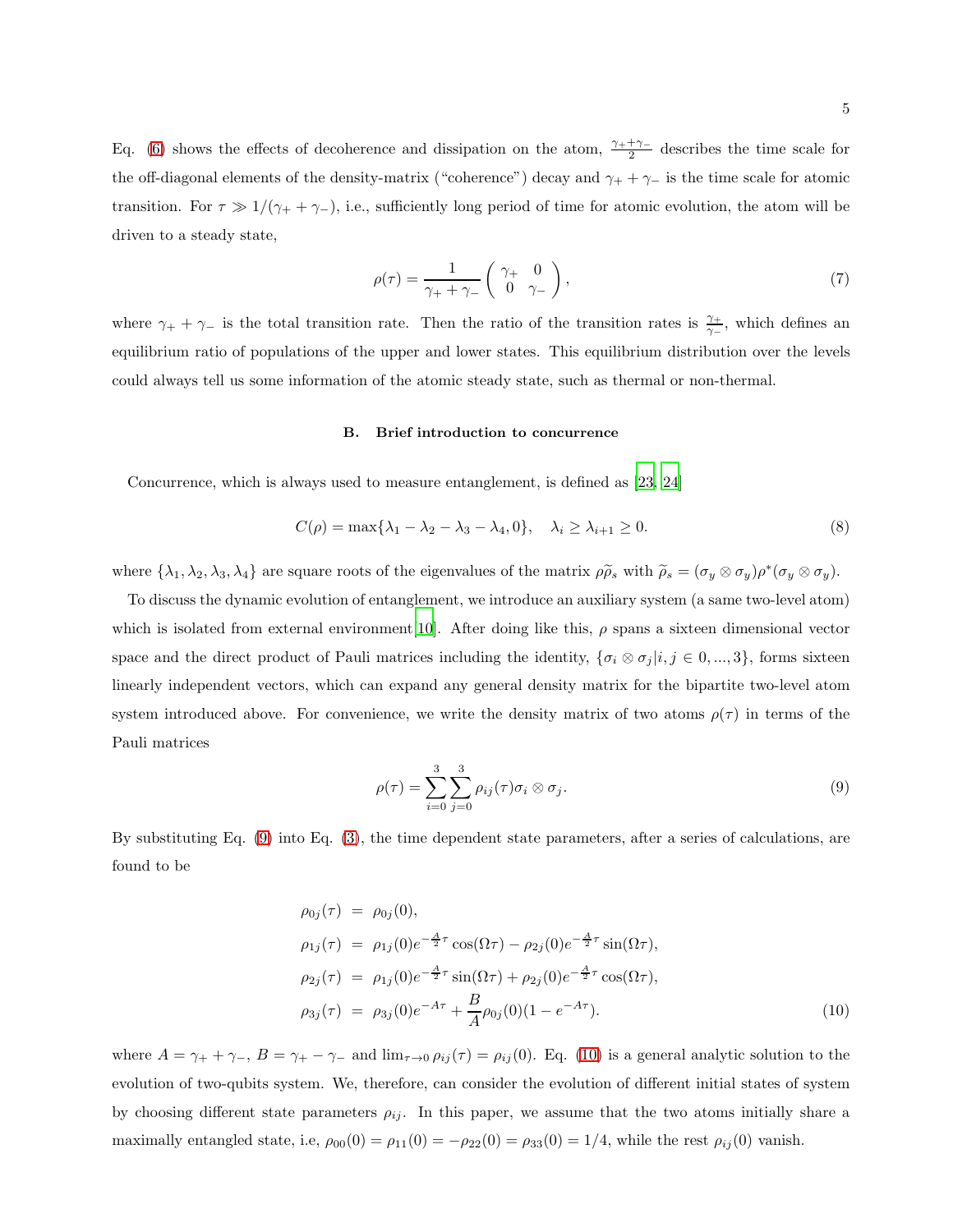For the maximally entangled initial state given above, we find its time dependent concurrence

<span id="page-5-1"></span>
$$
C(\rho) = \max \left\{ e^{-\frac{1}{2}A\tau} - \frac{1}{2}(1 - e^{-A\tau})\sqrt{A^2 - B^2}, 0 \right\}.
$$
 (11)

Eq. [\(11\)](#page-5-1) is a general expression of concurrence for the initial maximally entangled state. For different evolutions, we can obtain different entanglements because the parameters A and B have different values. In the following, we will calculate the concurrence for two special cases, one is that between a freely falling atom and its auxiliary partner in de Sitter spacetime, and the other is that between a static atom and its auxiliary partner in de Sitter spacetime.

# <span id="page-5-0"></span>III. DYNAMICS AND ENTANGLEMENT OF FREELY FALLING ATOMS IN DE SITTER SPACETIME

Four-dimensional de Sitter space is most easily represented as the hyperboloid

$$
z_0^2 - z_1^2 - z_2^2 - z_3^2 - z_4^2 = -\alpha^2 \tag{12}
$$

embedded in five-dimensional Minkowski space with metric

$$
ds^2 = dz_0^2 - dz_1^2 - dz_2^2 - dz_3^2 - dz_4^2.
$$
\n(13)

As is well known, different coordinates systems can be used to parameterize de Sitter spacetime [\[3](#page-14-1), [25](#page-14-23)]. If we choose the global coordinates system  $(t, \chi, \theta, \phi)$ , which is

<span id="page-5-3"></span>
$$
z_0 = \alpha \sinh(t/\alpha),
$$
  
\n
$$
z_1 = \alpha \cosh(t/\alpha) \cos \chi,
$$
  
\n
$$
z_2 = \alpha \cosh(t/\alpha) \sin \chi \cos \theta,
$$
  
\n
$$
z_3 = \alpha \cosh(t/\alpha) \sin \chi \sin \theta \cos \phi,
$$
  
\n
$$
z_4 = \alpha \cosh(t/\alpha) \sin \chi \sin \theta \sin \phi,
$$
\n(14)

then the corresponding line element is given by

<span id="page-5-2"></span>
$$
ds2 = dt2 - \alpha2 \cosh2(t/\alpha)[d\chi2 + \sin \chi2(d\theta2 + \sin \theta2d\phi2)]
$$
\n(15)

with  $\alpha = \sqrt{\frac{3}{\Lambda}}$ , where  $\Lambda$  is the cosmological constant. If  $-\infty < t < \infty$ ,  $0 \le \chi \le \pi$ ,  $0 \le \theta \le \pi$ ,  $0 \le \phi \le 2\pi$ , it is easy to find that the coordinates cover the whole de Sitter manifold [\[3,](#page-14-1) [25,](#page-14-23) [26\]](#page-14-24). The metric [\(15\)](#page-5-2) is that of a  $K = +1$  (closed) Robertson-Walker spacetime describing an expanding universe [\[3\]](#page-14-1). Under this coordinate system the freely falling atom is comoving with the expansion due to  $\tau = t$  (i.e., the proper time of the freely falling observer is the same with the coordinate time), it means that the freely falling atom is moving away from the point  $\chi = 0$  (the center of the universe). Thus, in our model the freely falling atom moves with the trajectory [\(14\)](#page-5-3) from the point  $(t, \chi, \theta, \phi)$  to  $(t', \chi', \theta, \phi)$  in de Sitter spacetime.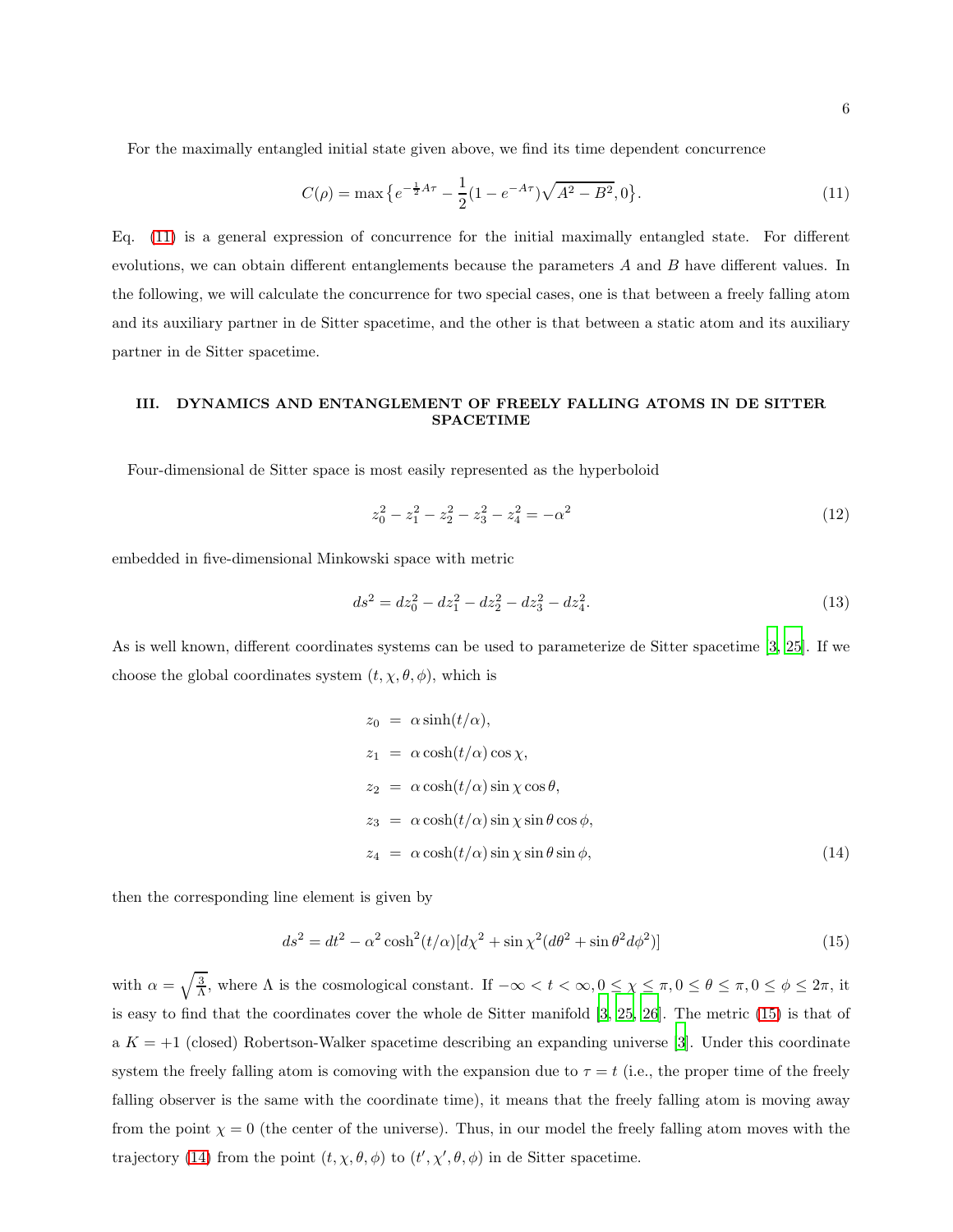We will consider the dynamic evolution of the concurrence between two special atoms, one of which is stationary, possessed by an observer who lives at  $\chi = 0$  (the atom he or she possessed is considered to be the auxiliary system discussed above), while the other is a freely falling atom interacting with a quantized conformally coupled massless scalar field in de Sitter spacetime. To achieve this target, we must calculate the Wightman function of the massless scalar field shown above. After canonically quantizing the scalar field with the above metric [\(15\)](#page-5-2) [\[26](#page-14-24)[–29\]](#page-14-25), for the massless scalar field it is easy to find the Wightman function for the freely falling atom in the conformal coupling limit, it is

<span id="page-6-1"></span>
$$
G^{+}(x-x') = -\frac{1}{16\pi^{2}\alpha^{2}\sinh^{2}(\frac{\tau-\tau'}{2\alpha}-i\epsilon)}.
$$
\n(16)

Then for this Wightman function  $\gamma_+$ ,  $\gamma_-$  and  $H_{eff}$  are given by

<span id="page-6-0"></span>
$$
\gamma_{+} = -\frac{\mu^{2}}{2\pi}\omega_{0}\frac{1}{1 - e^{2\pi\alpha\omega_{0}}},
$$
\n
$$
\gamma_{-} = \frac{\mu^{2}}{2\pi}\omega_{0}\frac{1}{1 - e^{-2\pi\alpha\omega_{0}}},
$$
\n
$$
H_{eff} = \frac{1}{2}\{\omega_{0} + \mu^{2}\text{Im}(\Gamma_{+} + \Gamma_{-})\}\sigma_{z}
$$
\n
$$
= \frac{1}{2}\{\omega_{0} + \frac{\mu^{2}}{4\pi^{2}}\int_{0}^{\infty}d\omega P(\frac{\omega}{\omega + \omega_{0}} - \frac{\omega}{\omega - \omega_{0}})(1 + \frac{2}{e^{2\pi\alpha\omega_{0}} - 1})\}\sigma_{z},
$$
\n(17)

where the last term of  $H_{eff}$  represents the Lamb shift of the freely falling atom in de Sitter spacetime. Obviously, it is logarithmically divergent, but this divergence can be removed by introducing a cutoff on the upper limit of the integral, which is not the scope of our paper, because we have shown that the transition rates, steady states and concurrence are independent on it. It is interesting to note that the spontaneous emission of a two-level atom is  $\gamma_0 = \lim_{\alpha \to \infty} \gamma_- = \frac{\mu^2 \omega_0}{2\pi}$ , which results from the interaction of atom and external field.

#### A. Transition rate and steady state for freely falling atom

Let us now note that the transition rates of the freely falling atom, Eq.  $(17)$ , can be rewritten as

$$
\begin{pmatrix} \gamma_{-} \\ \gamma_{+} \end{pmatrix} = \gamma_{0} \begin{pmatrix} 1+n \\ n \end{pmatrix}, \tag{18}
$$

where  $n = \frac{1}{e^{2\pi\alpha\omega_0} - 1}$  is the Bose-Einstein occupation number. Nonzero  $\gamma_+$  means that the freely falling atom in de Sitter spacetime, unlike the inertial atom coupled to a massless scalar field in Minkowski vacuum, has the possibility to jump from the ground state to its excited state, i.e., it has detected a quantum if it were treated as a Unruh-DeWitt detector. Further analysis shows that the ratio of the transition rates is  $\frac{\gamma_+}{\gamma_-} = e^{-2\pi\alpha\omega_0}$ , which obviously is the Boltzmann factor with a temperature  $T_s = 1/2\pi\alpha$ . It signifies a thermal equilibrium distribution over the levels of the freely falling atom in de Sitter spacetime, as well as a thermal equilibrium between the freely falling atom and the external thermal field that it interacts with. Therefore, the physically acceptable de Sitter-invariant vacuum state of the free scalar field in de Sitter spacetime is a thermal state of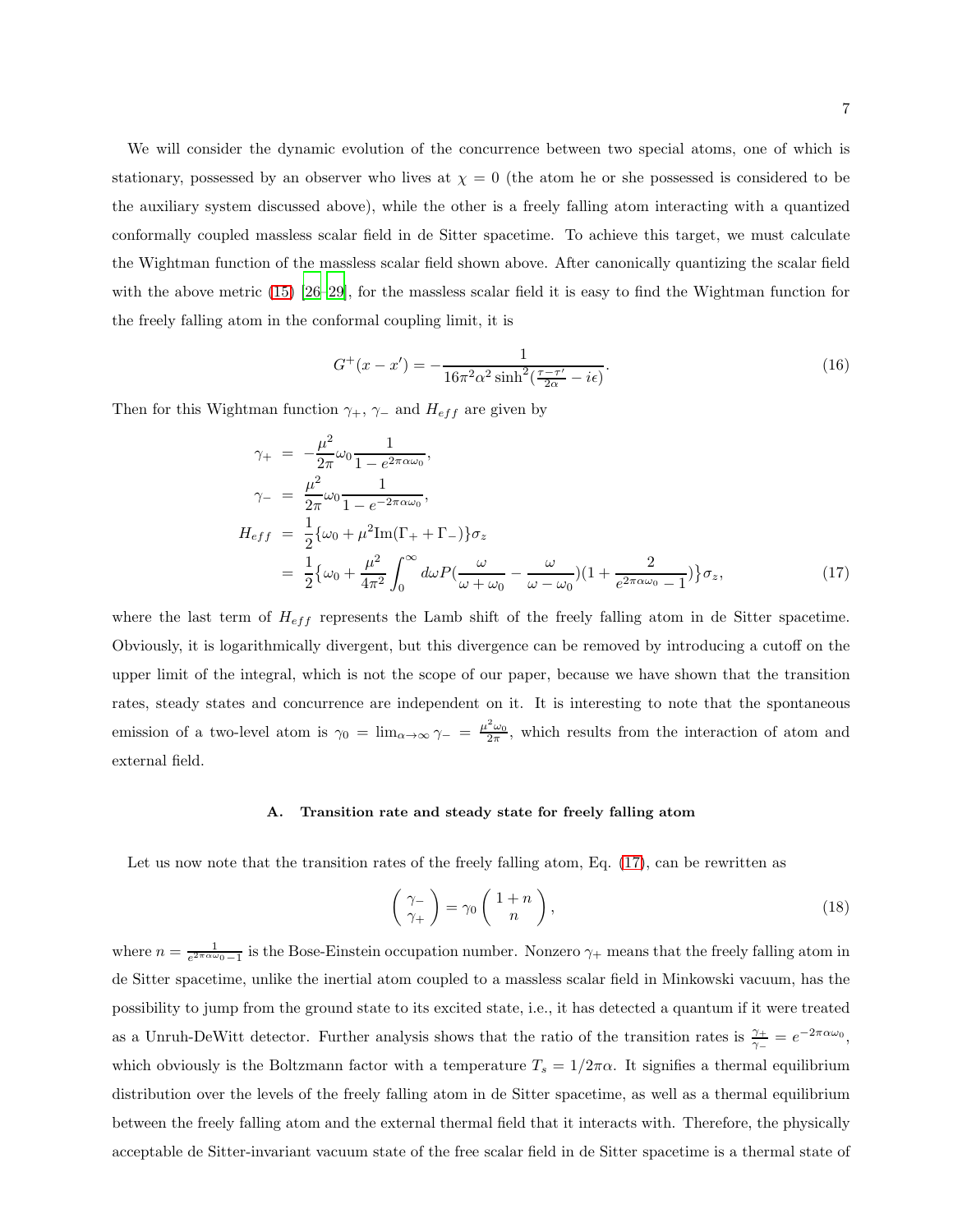temperature  $1/2\pi\alpha$  inside the cosmological horizon with the de Sitter boost generator fixing the horizon as the Hamiltonian, and the thermal nature of de Sitter spacetime is revealed.

As discussed above, if the transition process persists for sufficiently long time,  $\tau \gg 1/(\gamma_+ + \gamma_-)$ , the ratio of population of the atom in its ground state and excited state reaches a steady value, and then the steady state of the atom, from Eq.  $(6)$  and Eq.  $(17)$ , is found to be a thermal state

<span id="page-7-0"></span>
$$
\rho_f(\infty) = \frac{e^{-\beta_f H_s}}{Tr[e^{-\beta_f H_s}]},\tag{19}
$$

where  $\beta_f = 1/T_f = 2\pi\alpha$ . Eq. [\(19\)](#page-7-0) is similar to the steady state that a two-level atom coupled to a massless scalar thermal field with temperature  $1/2\pi\alpha$  in Minkowski spacetime is driven to in the infinity limit of evolution time. Therefore, a freely falling two-level atom, which is coupled to the de Sitter-invariant vacuum massless scalar field, is driven to a thermal state with Gibbons-Hawking temperature  $T_f = 1/2\pi\alpha$ , regardless of its initial state. This thermalization phenomenon is the most obvious manifestation of the Gibbons-Hawking effect in the framework of open quantum system dynamics.

### B. Entanglement between freely falling atom and its auxiliary partner

We can also understand the above thermalization process from the perspective of quantum information theory. The open quantum system, i.e, the freely falling two-level atom, is in a thermal environment, that relates to the nature of de Sitter spacetime. It is because of this thermal environment that the quantum system is subjected to a dissipation and finally is driven to an equilibrium with the dissipative medium. During the dissipation, a lot of information of the atom, e.g, quantum phase, will be lost. Therefore, one may naturally expect that the nature of de Sitter spacetime also affects the correlations of quantum systems which are placed in this spacetime.

With this purpose, We assume that the freely falling atom and its auxiliary partner initially share a maximally entangled state given by  $\rho(0) = \frac{1}{4} (\sigma_0 \otimes \sigma_0 + \sigma_1 \otimes \sigma_1 - \sigma_2 \otimes \sigma_2 + \sigma_3 \otimes \sigma_3)$ . In our model only the freely falling atom interacts with the external field, i.e., subjected to the effect of de Sitter spacetime, while its auxiliary partner is isolated from the environment. It means that only the freely falling atom is evolving as time goes on. Here it is interesting to note that such a model is similar to the free field model generally considered in relativistic quantum information, in which one usually assumes that one of the observers, called Rob, moves with a uniform acceleration, while the other observer, called Alice, stays inertial, which means that only the quantum state detected by Rob is needed to be transformed due to motion [\[16,](#page-14-14) [17\]](#page-14-15), while the quantum state detected by Alice is unchanged. Thus in our model the time-dependent state shared by the freely falling atom and its auxiliary partner, according to Eq. [\(10\)](#page-4-1), can be written as

<span id="page-7-1"></span>
$$
\rho(\tau) = \frac{1}{4} \bigg[ \sigma_0 \otimes \sigma_0 + e^{-\frac{\gamma_+ + \gamma_-}{2} \tau} \big( \sigma_1 \otimes \sigma_1 + \sigma_1 \otimes \sigma_2 + \sigma_2 \otimes \sigma_1 - \sigma_2 \otimes \sigma_2 + \sigma_3 \otimes \sigma_3 \big) + \frac{\gamma_+ - \gamma_-}{\gamma_+ + \gamma_-} \big( 1 - e^{-(\gamma_+ + \gamma_-)\tau} \big) \sigma_3 \otimes \sigma_0 \bigg], \tag{20}
$$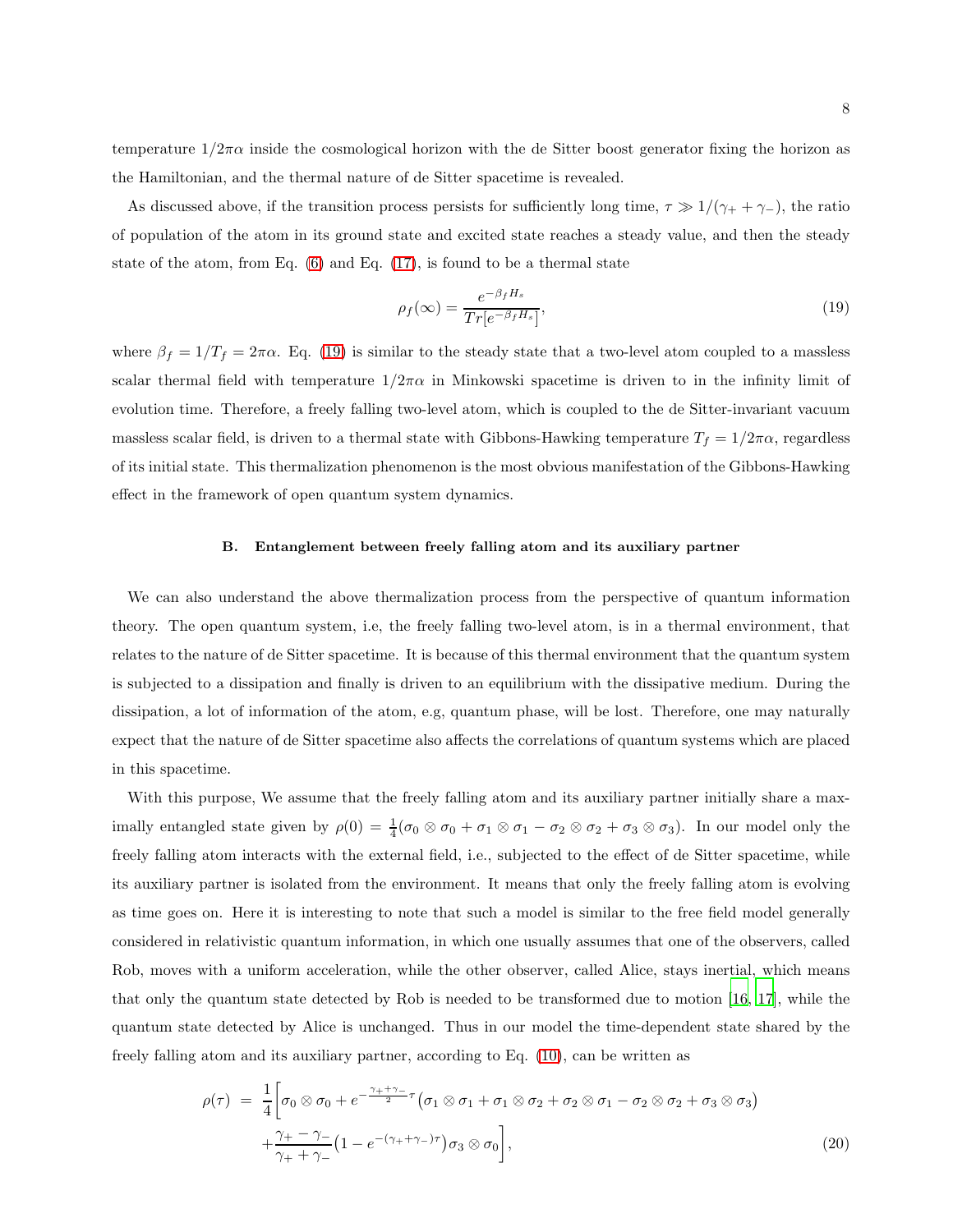where the detailed formulas of  $\gamma_+$  and  $\gamma_-$  are shown in Eq. [\(17\)](#page-6-0). Obviously, due to  $\gamma_+ + \gamma_- > 0$ , the factor  $e^{-(\gamma_+ + \gamma_-)\tau}$  in state density decreases with the increase of evolution time, which implies that there is a dissipation, and such dissipation may induce the entanglement of quantum system (the freely falling atom plus its auxiliary partner) to change. To find out how the entanglement is changing, we calculate the concurrence of the state [\(20\)](#page-7-1), it is given by

<span id="page-8-0"></span>
$$
C(\rho)_f = \max \bigg\{ e^{-\frac{1}{2}\gamma_0 \tau \left(\frac{e^{2\pi \alpha \omega_0}+1}{e^{2\pi \alpha \omega_0}-1}\right)} - \frac{1}{2} \left(1 - e^{-\gamma_0 \tau \left(\frac{e^{2\pi \alpha \omega_0}+1}{e^{2\pi \alpha \omega_0}-1}\right)}\right) \cosh^{-1}(\pi \alpha \omega_0), 0 \bigg\}.
$$
 (21)

The concurrence [\(21\)](#page-8-0) is plotted in Fig. [1.](#page-8-1) We observe that the entanglement monotonously decreases as the proper time goes on, and eventually disappears at a fixed time point

$$
\tau_0 = -\frac{2}{A} \ln \left( \sqrt{\cosh^2(\pi \alpha \omega_0) + 1} - \cosh(\pi \alpha \omega_0) \right).
$$
 (22)

This is because the freely falling atom interacts with a thermal bath, and this thermal bath makes the freely falling atom subject to a dissipation. This dissipation will change the possibility of the population of the upper and lower states for the freely falling atom. And due to that the freely falling atom is entangled with its auxiliary partner, the dissipation induces the entanglement to decrease. Therefore, we arrive at the conclusion that the thermal nature of de Sitter spacetime, that is felt by the freely falling atom, induces the entanglement shared by the freely falling atom and its auxiliary partner to decrease. Furthermore, in the infinity limit of evolution time, we find the asymptotic state

$$
\rho(\infty) = \lim_{\tau \to \infty} \rho(\tau) = \frac{\sigma_0 - \tanh(\pi \alpha \omega_0) \sigma_3}{2} \otimes \frac{1}{2} \sigma_0.
$$
\n(23)

Obviously, it is a separable state, more precisely, a classical state.



<span id="page-8-1"></span>FIG. 1: The concurrence is plotted as a function of proper time  $\tau$  (in units of  $\gamma_0^{-1}$ ), Gibbons-Hawking temperature  $T_f = \frac{1}{2\pi\alpha} = 0.1$  (in units of  $\omega_0$ ) is assumed.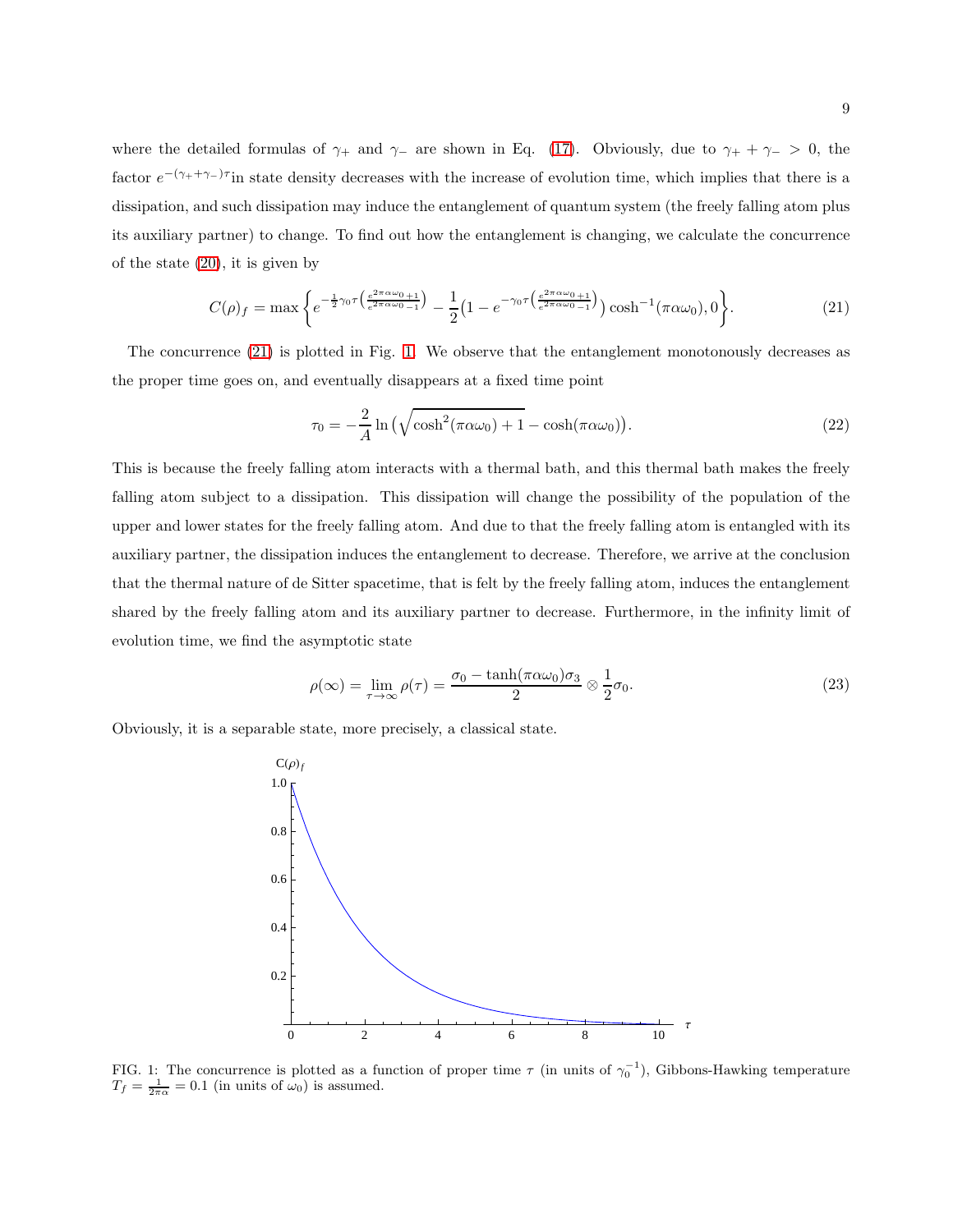<span id="page-9-0"></span>Next we will discuss the dynamic evolution of the concurrence between the auxiliary atom and a static atom which interacts with a conformally coupled massless scalar field in de Sitter spacetime. For this purpose, we choose these transformations

<span id="page-9-2"></span>
$$
z_0 = (\alpha^2 - r^2)^{1/2} \sinh(\tilde{t}/\alpha),
$$
  
\n
$$
z_1 = (\alpha^2 - r^2)^{1/2} \cosh(\tilde{t}/\alpha),
$$
  
\n
$$
z_2 = r \sin \theta \cos \phi,
$$
  
\n
$$
z_3 = r \sin \theta \sin \phi,
$$
  
\n
$$
z_4 = r \cos \theta, \quad 0 \le r < \infty,
$$
\n(24)

which only cover the half of the de Sitter manifold with  $z_0 + z_1 > 0$ , just like the Rindler wedge. In these coordinates the line element becomes

<span id="page-9-1"></span>
$$
ds^{2} = \left(1 - \frac{r^{2}}{\alpha^{2}}\right) d\tilde{t}^{2} - \left(1 - \frac{r^{2}}{\alpha^{2}}\right)^{-1} dr^{2} - r^{2} (d\theta^{2} + \sin^{2}\theta d\phi^{2}).
$$
\n(25)

Obviously, the line element [\(25\)](#page-9-1) is static and possesses a coordinate singularity at  $r = \alpha$ , which is the event horizon for an observer situated at  $r = 0$ . An atom at rest in this static coordinates system has the proper acceleration

$$
a = \frac{r}{\alpha^2} \left( 1 - \frac{r^2}{\alpha^2} \right)^{-1/2} \tag{26}
$$

to avoid falling into the horizon. Besides, the relation between the static and global coordinates system is

$$
r = \alpha \cosh(t/\alpha) \sin \chi, \quad \tanh(\tilde{t}/\alpha) = \tanh(t/\alpha) \sec \chi. \tag{27}
$$

It is of interest to note that the worldline  $r = 0$  in the static coordinate coincides with the worldline  $\chi = 0$ in the global coordinate, and an atom at rest with  $r \neq 0$  in the static coordinate will be accelerated relative to the observer at rest in the global coordinate with  $\chi = 0$ . Thus, for the static atom, it has a proper time  $\tau = \sqrt{g_{00}t}$  and moves with the trajectory [\(24\)](#page-9-2) from the point  $(\tilde{t}, r, \theta, \phi)$  to  $(\tilde{t}', r, \theta, \phi)$  in de Sitter spacetime.

By solving the field equation in the static coordinates system, a set of modes will be obtained [\[29](#page-14-25)[–32\]](#page-14-26). In a de Sitter-invariant vacuum, we can calculate the Wightman function for the massless conformally coupled scalar field, and which is given by [\[33](#page-14-27), [34](#page-14-28)]

$$
G^{+}(x-x') = -\frac{1}{8\pi^2\alpha^2} \frac{\cosh(\frac{r^*}{\alpha})\cosh(\frac{r^{**}}{\alpha})}{\cosh(\frac{\tilde{t}-\tilde{t}'}{\alpha}-i\epsilon) - \cosh(\frac{r^{*}-r^{**}}{\alpha})},\tag{28}
$$

with  $r^* = \frac{\alpha}{2} \ln \frac{\alpha+r}{\alpha-r}$ . So, for a static atom, it can be simplified to

<span id="page-9-3"></span>
$$
G^{+}(x-x') = -\frac{1}{16\pi^{2}\kappa^{2}\sinh^{2}(\frac{\tau-\tau'}{2\kappa}-i\epsilon)},
$$
\n(29)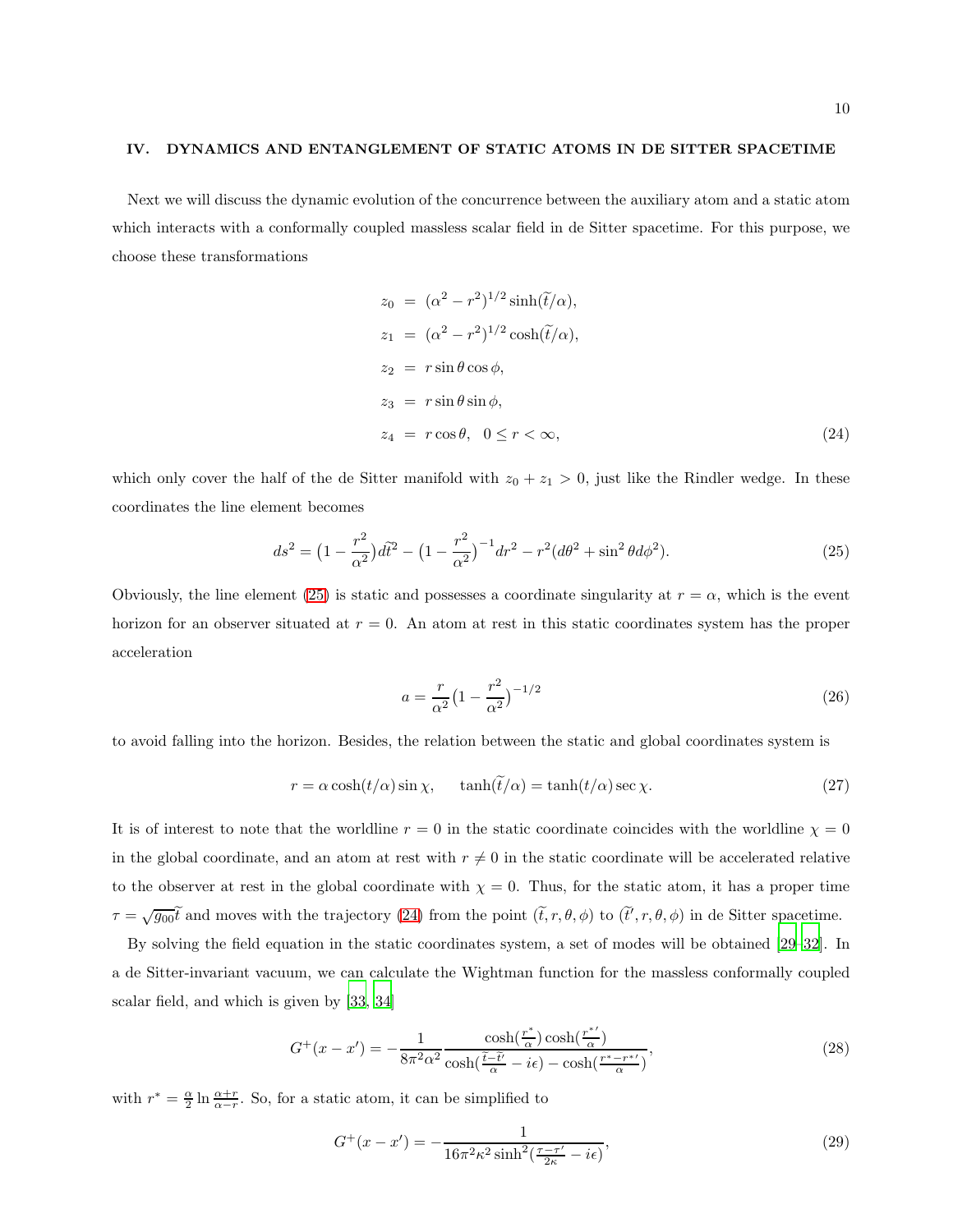where  $\kappa = \sqrt{g_{00}}\alpha$ . Comparing the Wightman function [\(29\)](#page-9-3) with [\(16\)](#page-6-1), it is easy to obtain

<span id="page-10-0"></span>
$$
\gamma_{+} = -\frac{\mu^{2}}{2\pi}\omega_{0}\frac{1}{1 - e^{2\pi\kappa\omega_{0}}},
$$
\n
$$
\gamma_{-} = \frac{\mu^{2}}{2\pi}\omega_{0}\frac{1}{1 - e^{-2\pi\kappa\omega_{0}}},
$$
\n
$$
H_{eff} = \frac{1}{2}\{\omega_{0} + \mu^{2}\text{Im}(\Gamma_{+} + \Gamma_{-})\}\sigma_{z}
$$
\n
$$
= \frac{1}{2}\{\omega_{0} + \frac{\mu^{2}}{4\pi^{2}}\int_{0}^{\infty}d\omega P(\frac{\omega}{\omega + \omega_{0}} - \frac{\omega}{\omega - \omega_{0}})(1 + \frac{2}{e^{2\pi\kappa\omega_{0}} - 1})\}\sigma_{z}.
$$
\n(30)

for the atom at rest in the static coordinate system. Again,  $\lim_{\kappa \to \infty} \gamma = \frac{\mu^2}{2\pi}$  $\frac{\mu}{2\pi}\omega_0$  is the spontaneous emission due to the quantum interactions of a two-level atom with the massless scalar field.

#### A. Transition rate and steady state for static atom

As shown in Eq. [\(30\)](#page-10-0), the transition rates of the static atom, which is in interaction with the conformally coupled massless scalar field in de Sitter-invariant vacuum, can be rewritten as

$$
\left(\begin{array}{c}\gamma_{-} \\ \gamma_{+}\end{array}\right) = \gamma_{0} \left(\begin{array}{c}1+n \\ n\end{array}\right),\tag{31}
$$

where  $n = \frac{1}{e^{2\pi\kappa\omega_0} - 1}$  represents the Bose-Einstein occupation number. Nonzero  $\gamma_+$  represents that the static atom in de Sitter spacetime, unlike the inertial atom coupled to a massless scalar field in Minkowski vacuum, can absorb energy from the environment, and which induces the static atom to jump from the ground state to its excited state. γ<sup>−</sup> indicates the emission of the static atom. Due to that the excitation of the two-level detector can occur only if there are particles in the field to which it is coupled, nonzero  $\gamma_+$  here also signals the presence of particles as seen by the static observer in de Sitter spacetime, and the departure from the de Sitter-invariant vacuum state. Further analysis shows that the ratio of the transition rates is  $\frac{\gamma_+}{\gamma_-} = e^{-2\pi\kappa\omega_0}$ , which is the Boltzmann factor and is identical to the detailed balance relation for transition rates in a thermal environment at temperature  $T_s = 1/2\pi\kappa$ . Therefore, we arrive at the conclusion that the static atom in de Sitter spacetime feels thermal bath of particles with temperature  $T_s = 1/2\pi\kappa$ , and the temperature should be considered as corresponding to the actual physical temperature of the environment as seen by the observer.

Similar to the analysis of the freely falling atom, if  $\tau \gg 1/(\gamma_+ + \gamma_-)$ , i.e., the transition process persists for sufficiently long time, the ratio of population of the static atom in its ground state and excited state will also reach a steady value. From Eq.  $(6)$  and Eq.  $(17)$ , we find that its steady state is a thermal state

<span id="page-10-1"></span>
$$
\rho_s(\infty) = \frac{e^{-\beta_s H_s}}{Tr[e^{-\beta_s H_s}]},\tag{32}
$$

where  $\beta_s = 1/T_s = 2\pi\kappa$ . It is interesting to note that  $T_s^2 = T_f^2 + T_U^2$  with the Unruh temperature  $T_U = a/2\pi$ . Eq. [\(32\)](#page-10-1) is similar to the steady state that a two-level atom coupled to a massless scalar thermal field with temperature  $1/2\pi\kappa$  in Minkowski spacetime will be driven to after a sufficiently long time of evolution. Therefore, a static two-level atom, which is coupled to the de Sitter-invariant vacuum massless scalar field,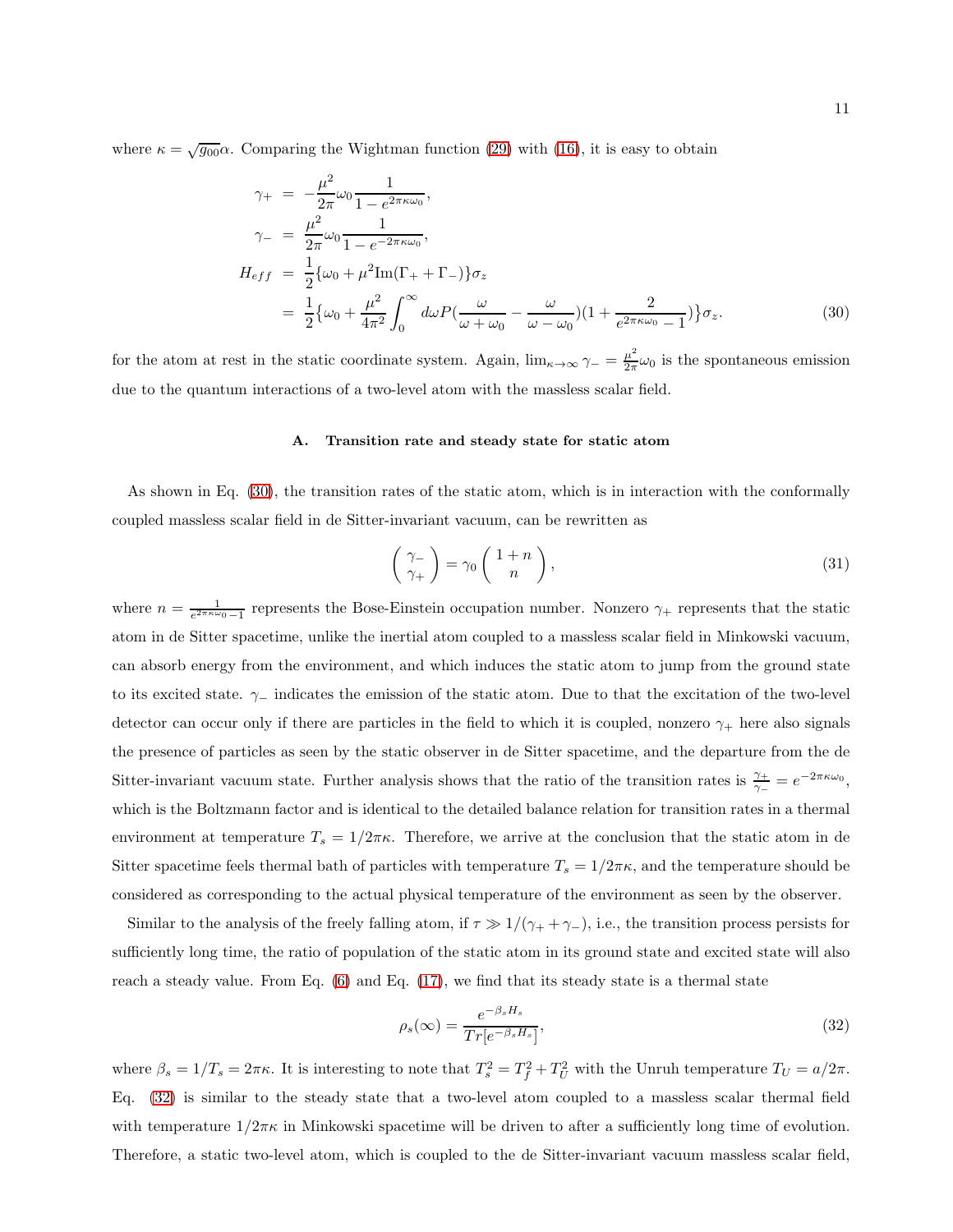is driven to a thermal state with temperature  $T_s = 1/2\pi\kappa$ , regardless of its initial state. This thermalization phenomenon, from the perspective of a static observer, is the most obvious manifestation of the thermal nature of de Sitter spacetime in the framework of open quantum system dynamics.

#### B. Entanglement between static atom and its auxiliary partner

To study how the thermal nature of de Sitter spacetime, which is considered as a thermal environment from the view of the static atom, affects the entanglement shared by the static atom and its auxiliary partner, we also assume that the freely falling atom and its auxiliary partner initially share a maximally entangled state given by  $\rho(0) = \frac{1}{4}(\sigma_0 \otimes \sigma_0 + \sigma_1 \otimes \sigma_1 - \sigma_2 \otimes \sigma_2 + \sigma_3 \otimes \sigma_3)$ . Analogously, only the static atom interacts with the external field, i.e., subjected to the effect of de Sitter spacetime it feels, while its auxiliary partner is isolated from the environment. For this case, according to [\(10\)](#page-4-1), [\(11\)](#page-5-1) and [\(30\)](#page-10-0) the concurrence of the evolving quantum state of the static atom and its auxiliary partner is

<span id="page-11-0"></span>
$$
C(\rho)_s = \max \left\{ e^{-\frac{1}{2}\gamma_0 \tau \left(\frac{e^{2\pi\kappa\omega_0}+1}{e^{2\pi\kappa\omega_0}-1}\right)} - \frac{1}{2} \left(1 - e^{-\gamma_0 \tau \left(\frac{e^{2\pi\kappa\omega_0}+1}{e^{2\pi\kappa\omega_0}-1}\right)}\right) \cosh^{-1}(\pi\kappa\omega_0), 0 \right\}.
$$
 (33)

The concurrence [\(33\)](#page-11-0) is plotted in Fig. [2](#page-12-1) as a function of proper time  $\tau$  of the static atom and the thermal temperature  $T_s$  felt by it. We can see from Fig. [2](#page-12-1) that the initial entanglement decreases monotonously with the the increase of the proper time and the thermal temperature  $T_s$ . The greater the thermal temperature is, the earlier the initial entanglement disappears, and at a fixed thermal temperature the time taken,  $\tau_0$ , for the system to completely disentangle is given by

$$
\tau_0 = -\frac{2}{A} \ln \left( \sqrt{\cosh^2(\pi \kappa \omega_0) + 1} - \cosh(\pi \kappa \omega_0) \right).
$$
 (34)

This is because the static atom in de Sitter spacetime feels as if it is in a thermal bath, and due to the interaction with the thermal bath which plays a dissipative role during the evolution of the static atom, the possibility of the population of the upper and lower states of the static atom will be changed. As a result of that, the entanglement of the whole quantum system, the static atom plus its auxiliary partner, is subjected to a decrease. Thus, we arrive at the conclusion that the thermal nature of de Sitter spacetime, that is felt by the static atom, induces the entanglement shared by the static atom and its auxiliary partner to decrease and finally disappears. Furthermore, for the dimensionless parameter  $\xi = \kappa \omega_0 \ll 1$ , i.e,  $\omega_0 \ll \frac{1}{\kappa}$ , which corresponding to the case that the static atom locates near the horizon because of  $\kappa = \sqrt{\alpha^2 - r^2}$ , then we find

$$
\tau_0 = \ln\left(\frac{1}{\sqrt{2}-1}\right)\frac{1}{T_s} + O(T_s^{-3}).\tag{35}
$$

Thus when the static atom stays near the universe horizon, the proper time taken to disentangle it and its auxiliary partner is proportional to the inverse of the thermal temperature  $T_s$ . Here, it is needed to note that in this case,  $T_U \gg T_f$ , so we have  $T_s \approx T_U$ , and the dissipative effect can be thought to completely come from the Unruh effect.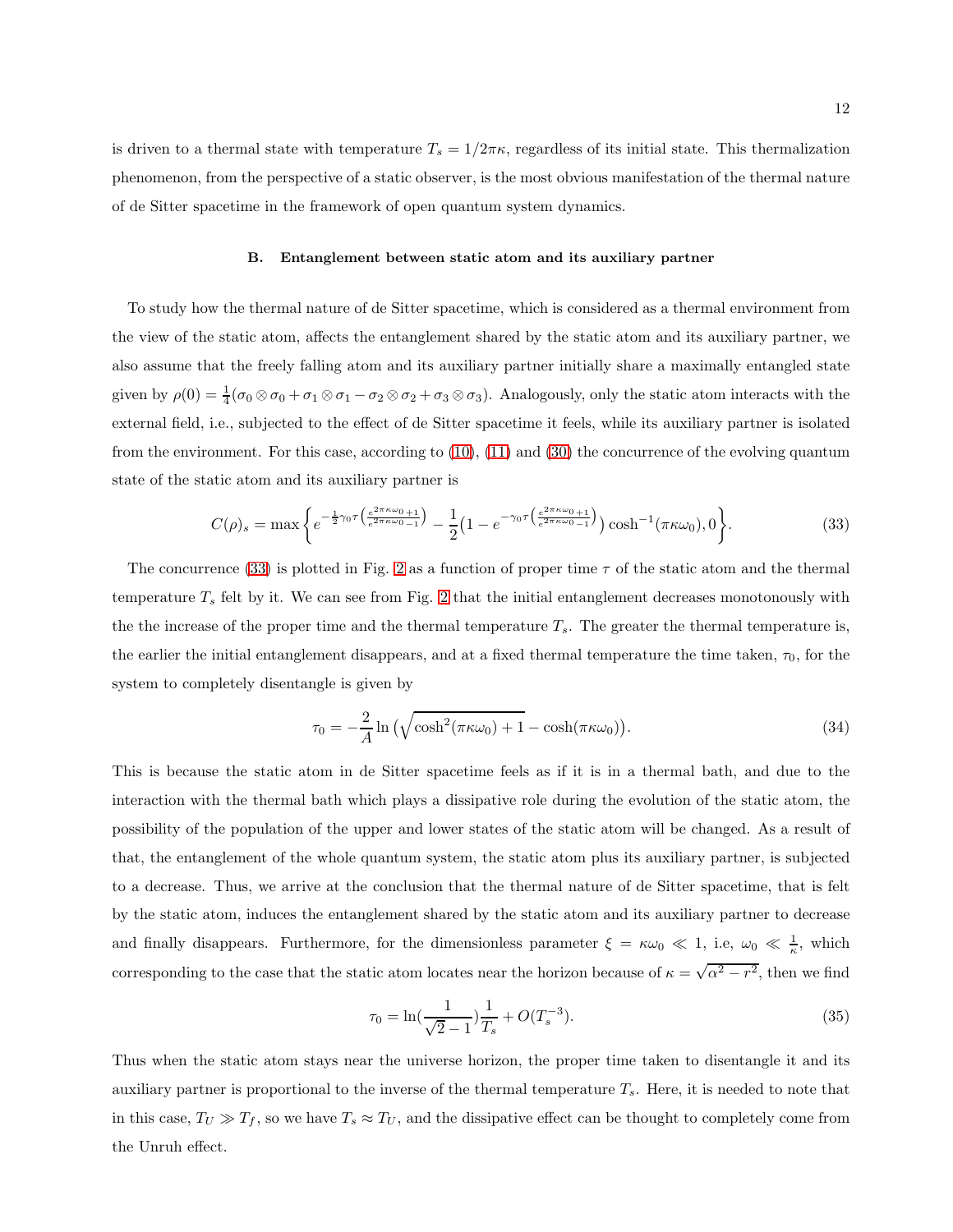

<span id="page-12-1"></span>FIG. 2: The concurrence is plotted as a function of proper time  $\tau$  (in units of  $\gamma_0^{-1}$ ) and thermal temperature  $T_s = \frac{1}{2\pi\kappa}$ (in units of  $\omega_0$ ).

### <span id="page-12-0"></span>V. DISCUSSIONS

No matter for the freely falling or the static case, a single atom can be understood as a single detector. It is clearly shown that in terms of the transition rate and steady state both the freely falling and the static two-level atoms, which interact with a conformally coupled massless scalar field in the de Sitter spacetime, are in structural similarity to that of an inertial atom immersed in a thermal bath in the Minkowski spacetime. Thus, from the transition rate, steady state and so on of a single atom, it is not possible to distinguish between de Sitter spacetime and a thermal bath. However, as shown is Ref. [\[35\]](#page-14-29), using two inertial detectors, interactions with the field in the thermal case will entangle certain detector pairs that would not become entangled in the corresponding de Sitter case, thus one can tell the difference between the thermal Minkowski spacetime and de Sitter universe by the entangling power of two detectors. Unlike that in Ref. [\[35](#page-14-29)] where both the detectors interact with the quantum fields and are comoving with the expansion of universe, in our model we assume that only the freely falling or the static atom interacts with the external field, while its auxiliary partner is isolated. It means that only one party of the bipartite quantum system (the freely falling or the static atom plus its auxiliary partner) evolves with time. In this regard, let us note that this model, in some sense, also can be understood as a single detector case. Thus, the results we obtained are the same with that of the thermal bath case. However, this model is similar to the free field model generally considered in relativistic quantum information, where one usually assumes that one of the observers, called Rob, moves with a uniform acceleration, while the other observer, called Alice, stays inertial [\[16](#page-14-14), [17\]](#page-14-15). Thus, our model allows us to consider the evolution of entanglement shared by two relatively moved observers in de Sitter spacetime, and discuss how the nature of de Sitter spacetime affects quantum teleportation such as Ref. [\[36\]](#page-15-0).

Because the dynamics of both the freely falling and static atoms in de Sitter spacetime are in structural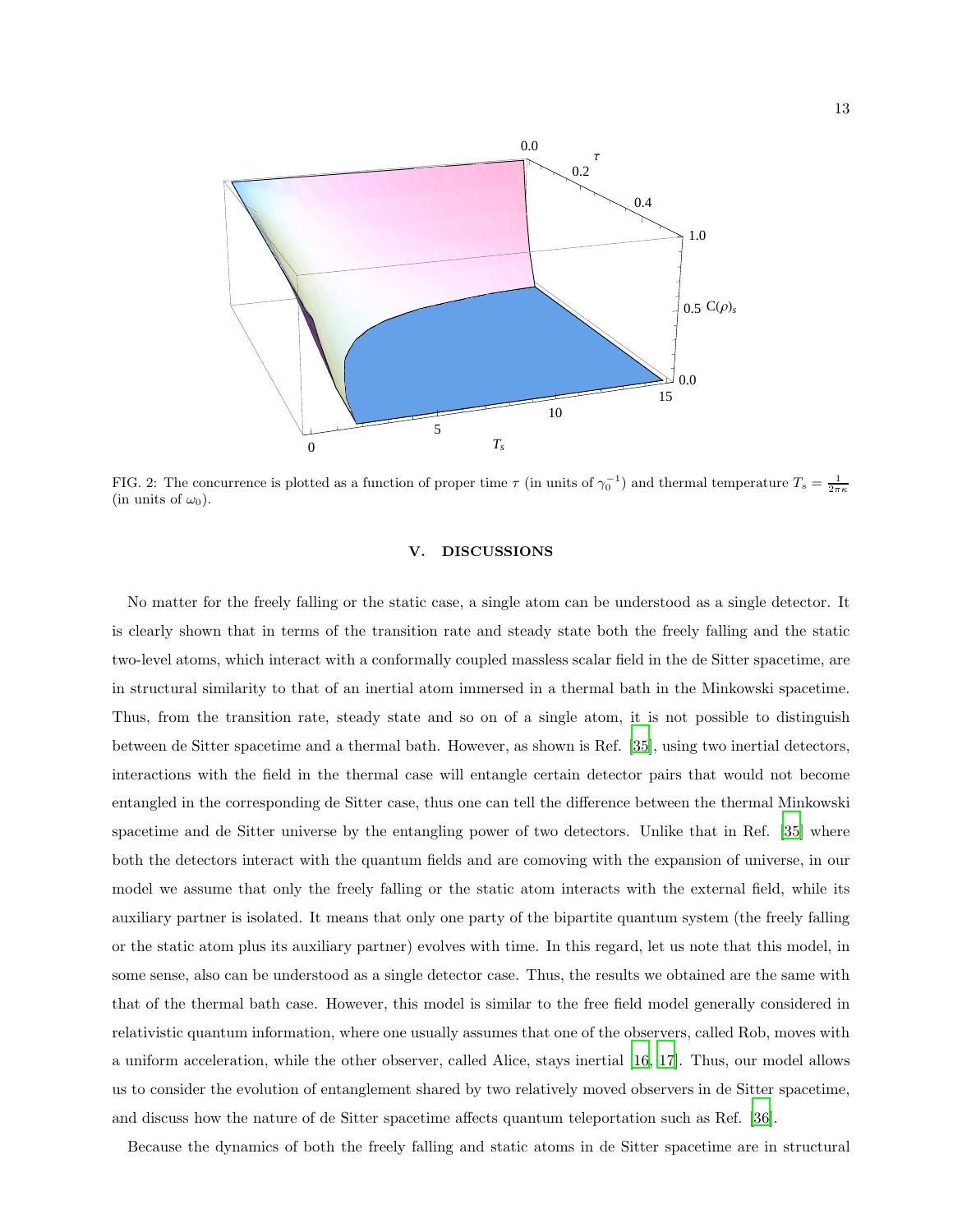similarity to that of an inertial atom immersed in a thermal bath in the Minkowski spacetime, it is possible to allow us to simulate the dynamics of such quantum systems in the table-top experiment. Based on the well established experimental techniques [\[37](#page-15-1)], and repeating the same analysis in Ref. [\[38\]](#page-15-2), the freely falling atom and the static atom in de Sitter spacetime studied above can be simulated by trapped ions or circuit QED. And during this process a little of differences are that we have to replace the Unruh temperature by the temperatures  $T_f = 1/2\pi\alpha$  for the freely falling atom and  $T_f = 1/2\pi\kappa$  for the static atom. After doing like that, the transition probability and the steady state of the simulation quantum system may allow us to understand the dynamics of the freely falling and static atoms in de Sitter spacetime from the view of table-top simulation experiment.

As discussed above, the thermal baths felt by the freely falling atom (the static atom) will drive the entanglement between it and its auxiliary partner to sudden death, this is because the thermal baths can be thought of as external environments, which will induce quantum decoherence in the quantum system (freely falling atom + auxiliary atom or static atom + auxiliary atom). Similar to the model constructed in [\[39\]](#page-15-3), while assuming the field is thermal and only one of the subsystems interacts with the external field, one can construct a simulation quantum system to study the decoherence of the freely falling atom (static atom) and its auxiliary partner in de Sitter spacetime, and the disentanglement can be detected by the means proposed in [\[40\]](#page-15-4). Thus the decrease and sudden death of entanglement, in principle, could provide us an indicator to estimate whether the quantum system feels thermal or non-thermal in the simulated experiment, as well as in de Sitter spacetime.

#### <span id="page-13-0"></span>VI. CONCLUSIONS

In the framework of open quantum systems, we find that the dynamics of both the freely falling and static two-level atoms, which interact with a conformally coupled massless scalar field in the de Sitter spacetime, is in structural similarity to that of an inertial atom immersed in a thermal bath in the Minkowski spacetime, which reveals the thermal nature of de Sitter spacetime from a different physical context. We simultaneously show that the thermal baths, that are felt by the freely falling and static atoms, can be thought of as the thermal environments for the quantum systems, the freely falling atom (the static atom) plus its auxiliary partner. However, in these systems, only the freely falling atom (the static atom) interacts with the thermal noise, while its auxiliary partner is isolated from it. Then the nature of de Sitter spacetime can affect the dynamic evolution of entanglement for two-level atoms by affecting the dynamic evolution of the freely falling atom (the static atom).

For the freely falling atom, the entanglement between it and its auxiliary partner decreases as time goes on, and eventually vanishes at a fixed time. This is because the freely falling atom feels a Gibbons-Hawking thermal bath, and this thermal bath, through affecting the freely falling atom, induces the entanglement to decay. For the static atom, it also feels a thermal bath that results from both the Gibbons-Hawking effect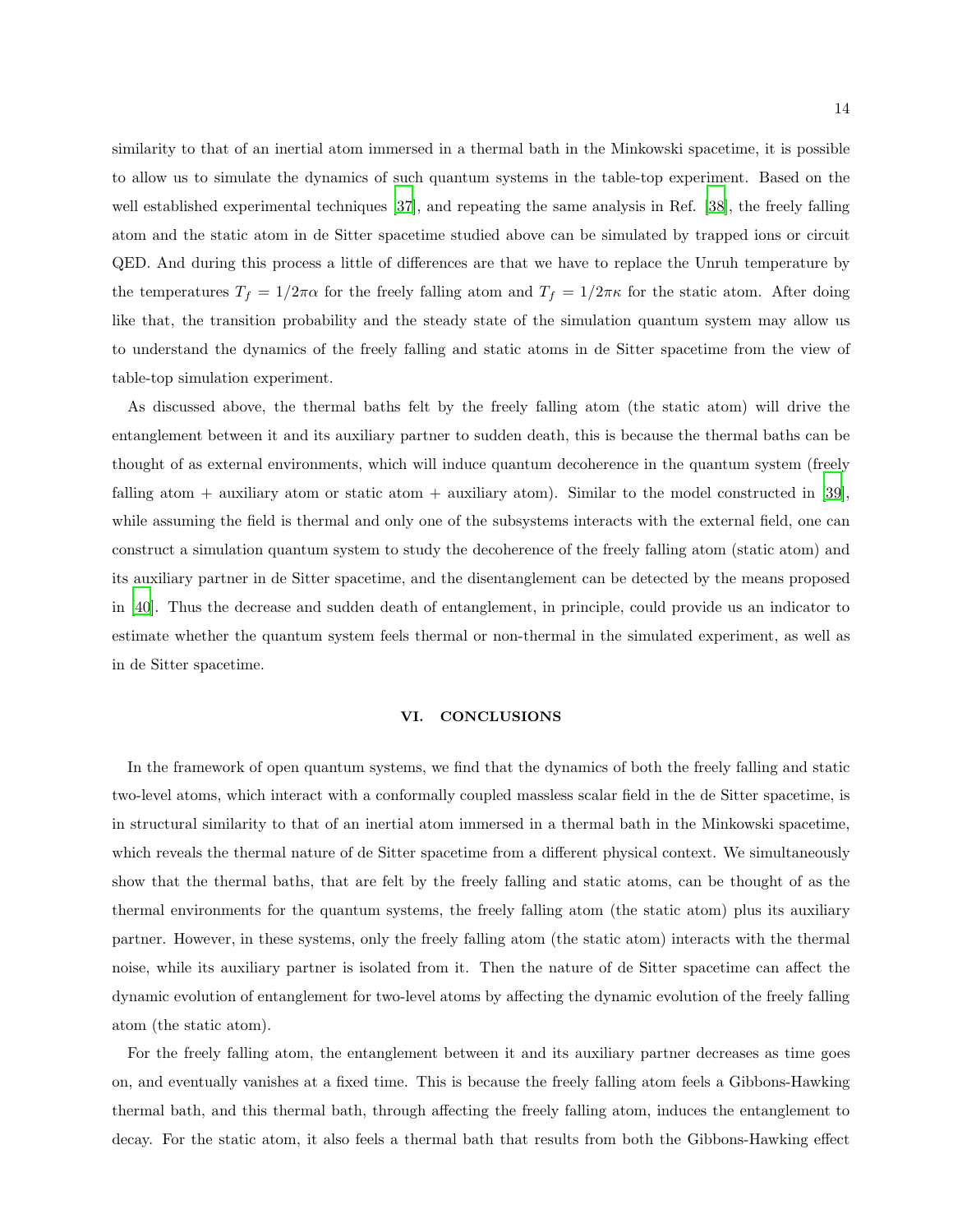and the Unruh effect associated with the static atom's proper acceleration, and this thermal bath equally causes the entanglement between the static atom and its auxiliary partner to degenerate. Furthermore, the greater the temperature that the static atom feels, the earlier the entanglement disappears. When the static atom stays near the universe horizon, the proper time taken to disentangle it and its auxiliary partner is proportional to the inverse of the temperature it feels.

#### Acknowledgments

This work was supported by the National Natural Science Foundation of China under Grant Nos. 11175065, and 10935013; the National Basic Research of China under Grant No. 2010CB833004; the SRFDP under Grant No. 20114306110003; PCSIRT, No. IRT0964; Hunan Provincial Innovation Foundation For Postgraduate under Grant No CX2012B202; the Hunan Provincial Natural Science Foundation of China under Grant No 11JJ7001; and Construct Program of the National Key Discipline.

- <span id="page-14-0"></span>[1] W. G. Unruh, Phys. Rev. D 14, 870 (1976).
- [2] S. A. Fulling, Phys. Rev. D 7, 2850 (1973).
- <span id="page-14-1"></span>[3] N. D. Birrell, and P. C. W. Davies, Quantum field Theory in Curved Space (Cambridge University Press, Cambridge, England, 1982).
- <span id="page-14-2"></span>[4] Luís C. B. Crispino, A. Higuchi and George E. A. Matsas, Phys. Mod. Rev 80, 787 (2008).
- <span id="page-14-3"></span>[5] S. W. Hawking, Comm. Math. Phys 43, 199 (1975); Phys. Rev. D 14, 2460 (1976).
- <span id="page-14-4"></span>[6] F. Benatti and R. Floreanini Phys. Rev. A 70, 012112 (2004).
- <span id="page-14-6"></span>[7] Hongwei Yu and Jialing Zhang, Phys. Rev. D 77, 024031 (2008).
- <span id="page-14-7"></span>[8] Zehua Tian, Jiliang Jing, J. High Energy Phys. 04, (2013) 109.
- <span id="page-14-5"></span>[9] Jiawei Hu, Hongwei Yu, Phys. Rev. A 85, 032105 (2012).
- <span id="page-14-8"></span>[10] J. Doukas and Lloyd C. L. Hollenberg, Phys. Rev. A 79, 052109 (2009).
- <span id="page-14-9"></span>[11] C. H. Bennett, G. Brassard, C. Crépeau, R. Jozsa, A. Peres and W. K. Wootters, Phys. Rev. Lett  $70$ , 1895 (1993).
- <span id="page-14-10"></span>[12] R. Horodecki, P. Horodecki, M. Horodecki and K. Horodecki, Rev. Mod. Phys 81, 865 (2009).
- <span id="page-14-11"></span>[13] J. Doukas and B. Carson, Phys. Rev. A 81, 062320 (2010).
- <span id="page-14-12"></span>[14] P. M. Alsing and Ivette Fuentes, Class. Quantum Grav 29 (2012) 224001.
- <span id="page-14-13"></span>[15] R. B. Mann and T. C. Ralph, Class. Quantum Grav 29 (2012) 220301.
- <span id="page-14-14"></span>[16] I. Fuentes-Schuller and R. B. Mann, Phys. Rev. Lett **95**, 120404 (2005).
- <span id="page-14-15"></span>[17] P. M. Alsing, I. Fuentes-Schuller, R. B. Mann and T. E. Tessier, Phys. Rev. A 74, 032326 (2006).
- <span id="page-14-16"></span>[18] J. L. Ball, I. Fuentes-Schuller and F. P. Schuller, Phys. Lett. A 359, 550-554 (2006).
- <span id="page-14-17"></span>[19] I. Fuentes, R. B. Mann, E. Martín-Martínez and S. Moradi, Phys. Rev. D 82, 045030 (2010).
- <span id="page-14-18"></span>[20] E. Martín-Martínez and N. C. Menicucci, Class. Quantum Grav. 29 224003 (2012).
- <span id="page-14-19"></span>[21] G. W. Gibbons, and S. W. Hawking, Phys. Rev. D 15, 2738 (1977).
- <span id="page-14-20"></span>[22] V. Gorini, A. Kossakowski, and E. C. G. Surdarshan, J. Math. Phys. 17, 821 (1976); G. Lindblad, Commun. Math. Phys. 48, 119 (1976).
- <span id="page-14-21"></span>[23] W. K. Wootters, Phys. Rev. Lett 80, 2245 (1998).
- <span id="page-14-22"></span>[24] V. Coffman, J. Kundu and W. K. Wootters, Phys. Rev. A 61, 052306 (2000).
- <span id="page-14-23"></span>[25] E. Mottola, Phys. Rev. D **31**, 754 (1985).
- <span id="page-14-24"></span>[26] B. Allen, and A. Folacci, Phys. Rev. D 35, 3771 (1987).
- [27] B. Allen, Vacuum states in de Sitter space, Phys. Rev.D 32(1985) 3136.
- [28] T. Bunch and P. Davies, Proc. Roy. Soc. Lond.A 360 (1978) 117.
- <span id="page-14-25"></span>[29] T. Mishima, and A. Nakayama, Phys. Rev. D 37, 348 (1988).
- [30] D. Polarski, Classical Quantum Gravity 6, 893 (1989).
- [31] D. Polarski, Phys. Rev. D 41, 442 (1990).
- <span id="page-14-26"></span>[32] A. Nakayama, Phys. Rev. D 37, 354 (1988)
- <span id="page-14-27"></span>[33] D. Polarski, Classical Quantum Gravity 6, 717 (1989).
- <span id="page-14-28"></span>[34] D. V. Gal'tsov, M. Yu. Morozov, and A. V. Tikhonenko, Theor. Math. Phys. 77 1137-1146 (1988).
- <span id="page-14-29"></span>[35] G. V. Steeg and N. C. Menicucci, Phys. Rev. D **79**, 044027 (2009).